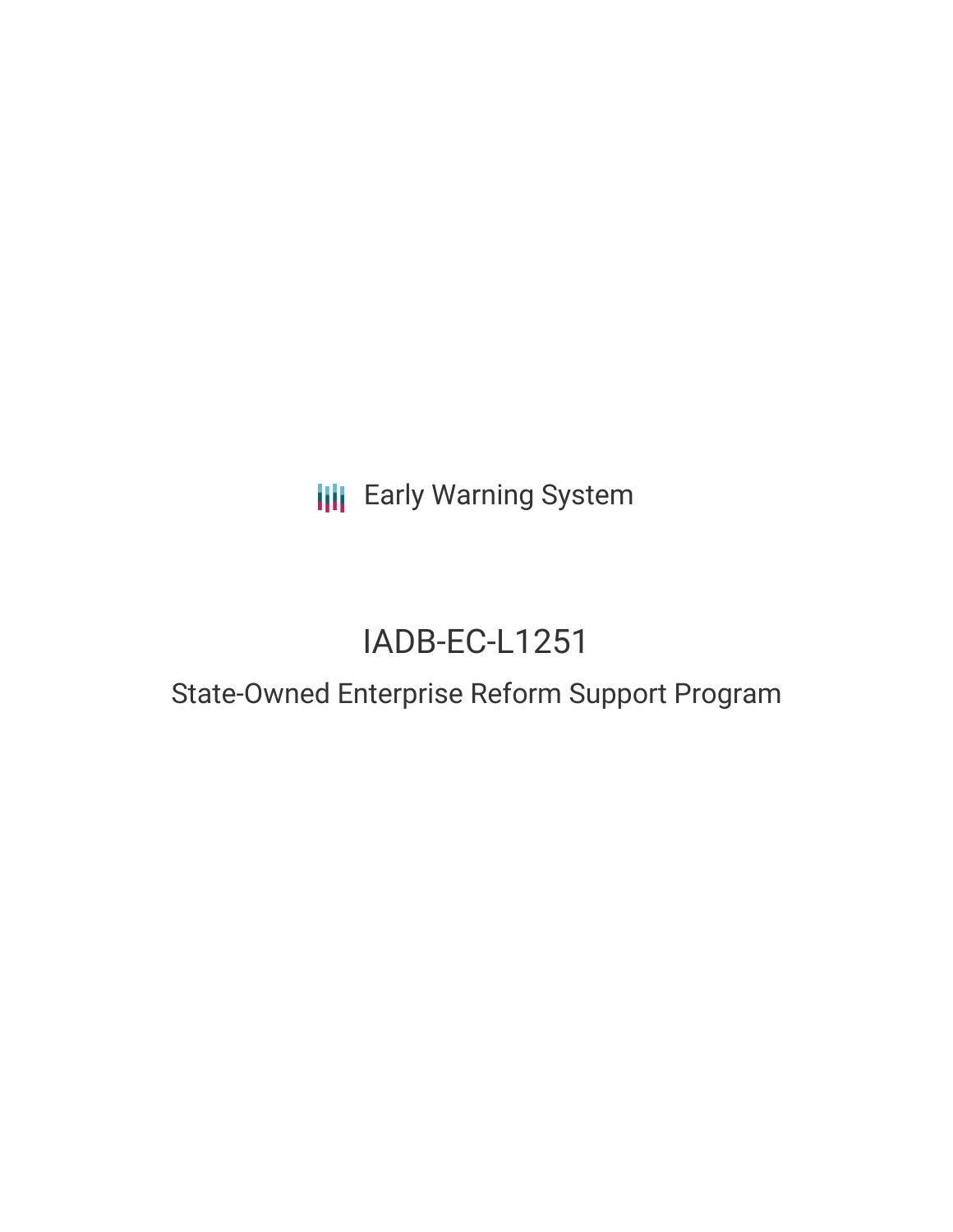

### **Quick Facts**

| <b>Countries</b>               | Ecuador                                        |
|--------------------------------|------------------------------------------------|
| <b>Financial Institutions</b>  | Inter-American Development Bank (IADB)         |
| <b>Status</b>                  | Approved                                       |
| <b>Bank Risk Rating</b>        | C                                              |
| <b>Voting Date</b>             | 2019-08-28                                     |
| <b>Borrower</b>                | Government of Ecuador                          |
| <b>Sectors</b>                 | Energy, Industry and Trade, Law and Government |
| <b>Investment Type(s)</b>      | Loan                                           |
| <b>Investment Amount (USD)</b> | $$25.00$ million                               |
| <b>Project Cost (USD)</b>      | $$28.00$ million                               |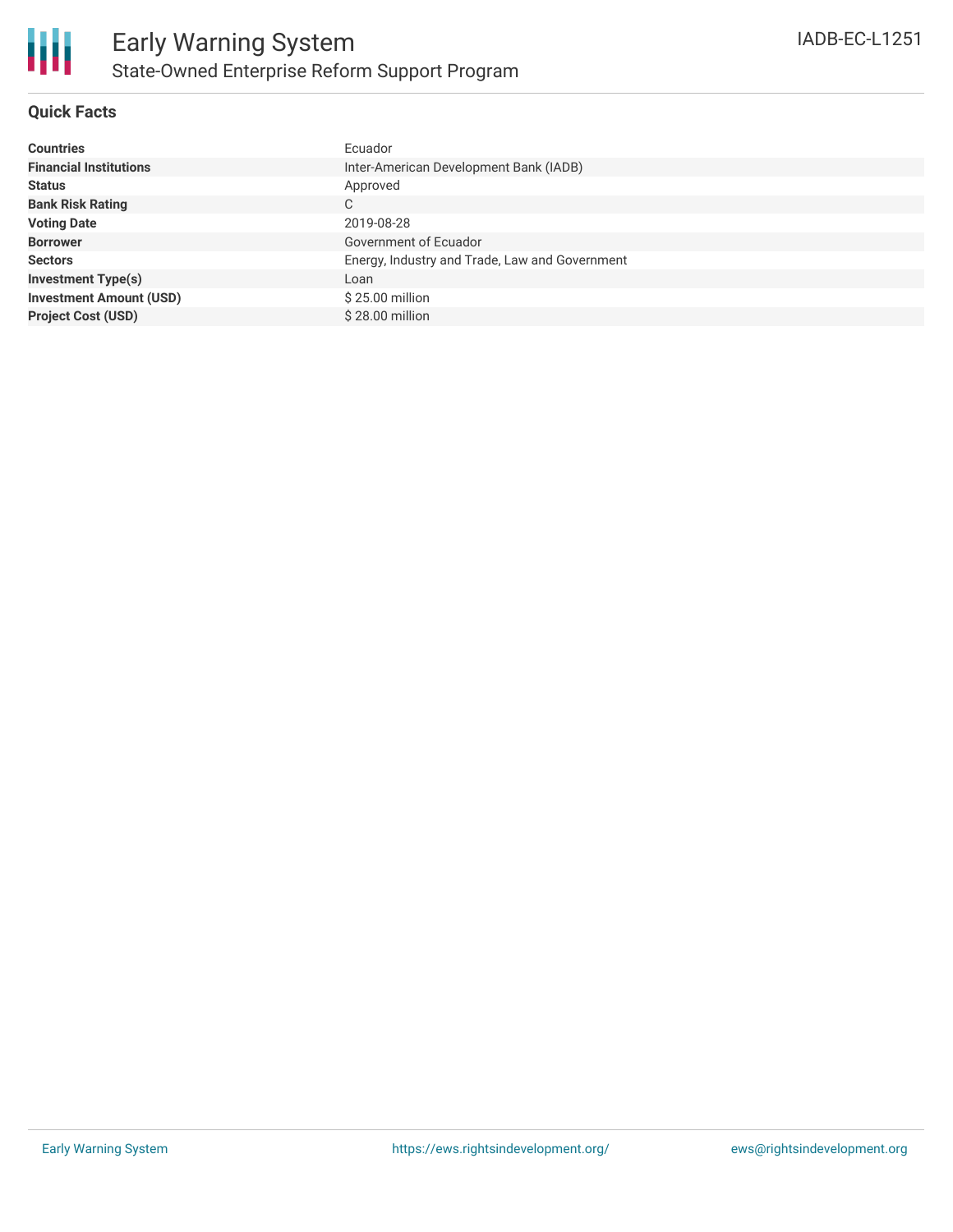

#### **Project Description**

The general objective is to reduce the tax burden on the State arising from its ownership of State-owned enterprises (SOEs). The specific objectives are to: (i) increase the number of SOEs that adhere to the corporate governance principles of the Organisation for Economic Co-operation and Development (OECD), including fiscal governance comparable to that of the private sector; and (ii) increase the efficiency of SOEs in the oil and gas, electricity, and aviation sectors.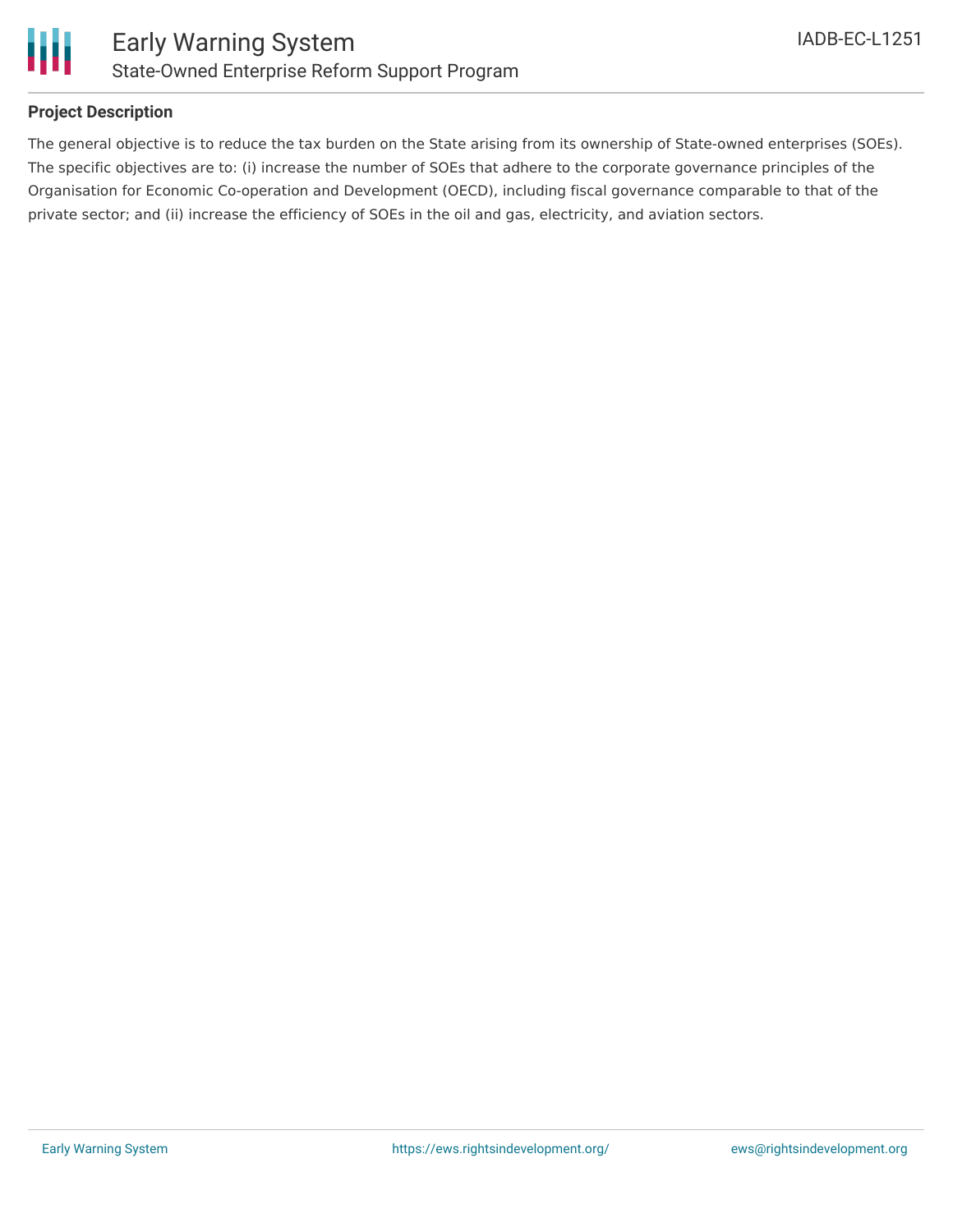

#### **Investment Description**

• Inter-American Development Bank (IADB)

Ordinary Capital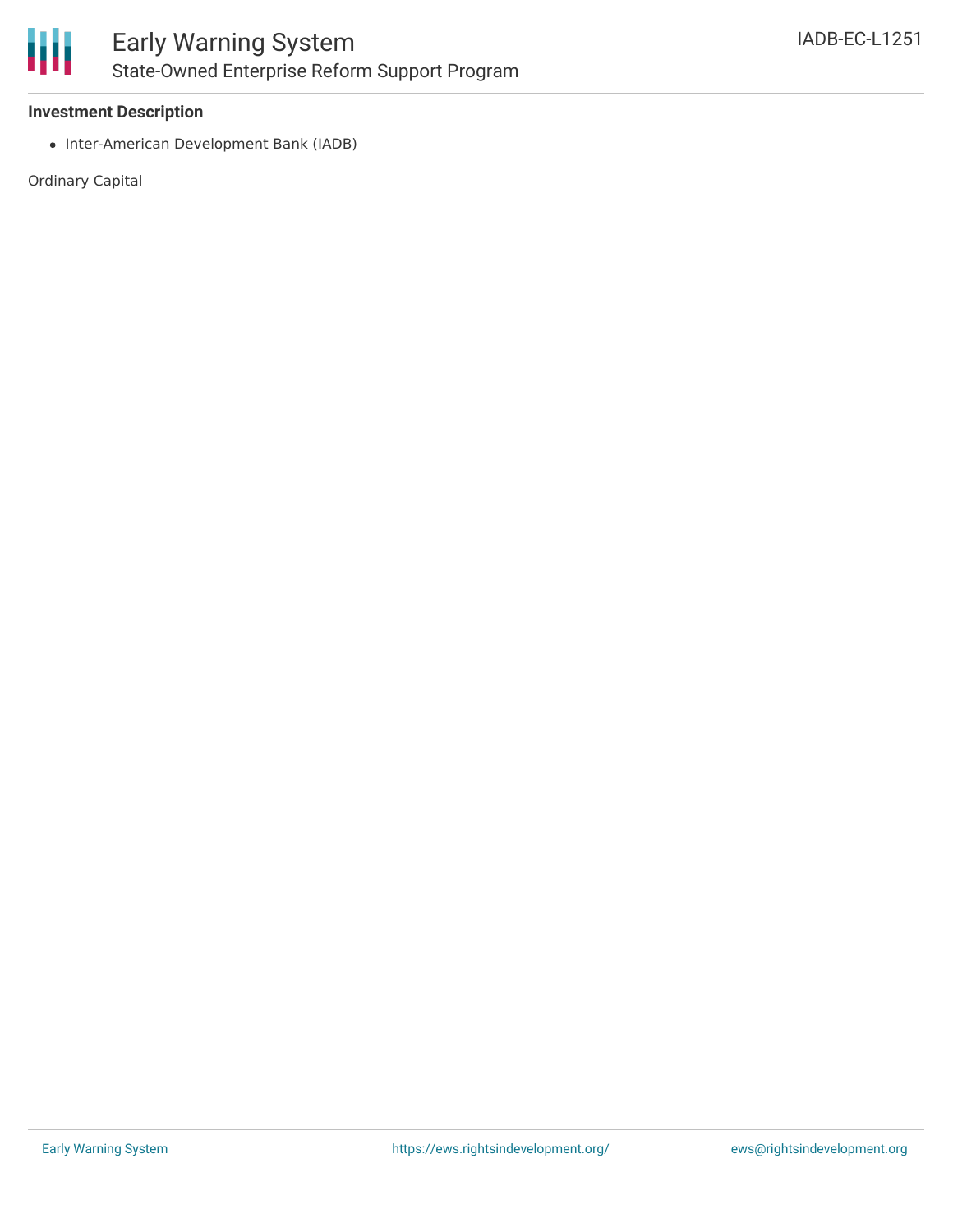### **Contact Information**

#### ACCOUNTABILITY MECHANISM OF IADB

The Independent Consultation and Investigation Mechanism (MICI) is the independent complaint mechanism and fact-finding body for people who have been or are likely to be adversely affected by an Inter-American Development Bank (IDB) or Inter-American Investment Corporation (IIC)-funded project. If you submit a complaint to MICI, they may assist you in addressing the problems you raised through a dispute-resolution process with those implementing the project and/or through an investigation to assess whether the IDB or IIC is following its own policies for preventing or mitigating harm to people or the environment. You can submit a complaint by sending an email to MICI@iadb.org. You can learn more about the MICI and how to file a complaint at http://www.iadb.org/en/mici/mici,1752.html (in English) or http://www.iadb.org/es/mici/mici,1752.html (Spanish).